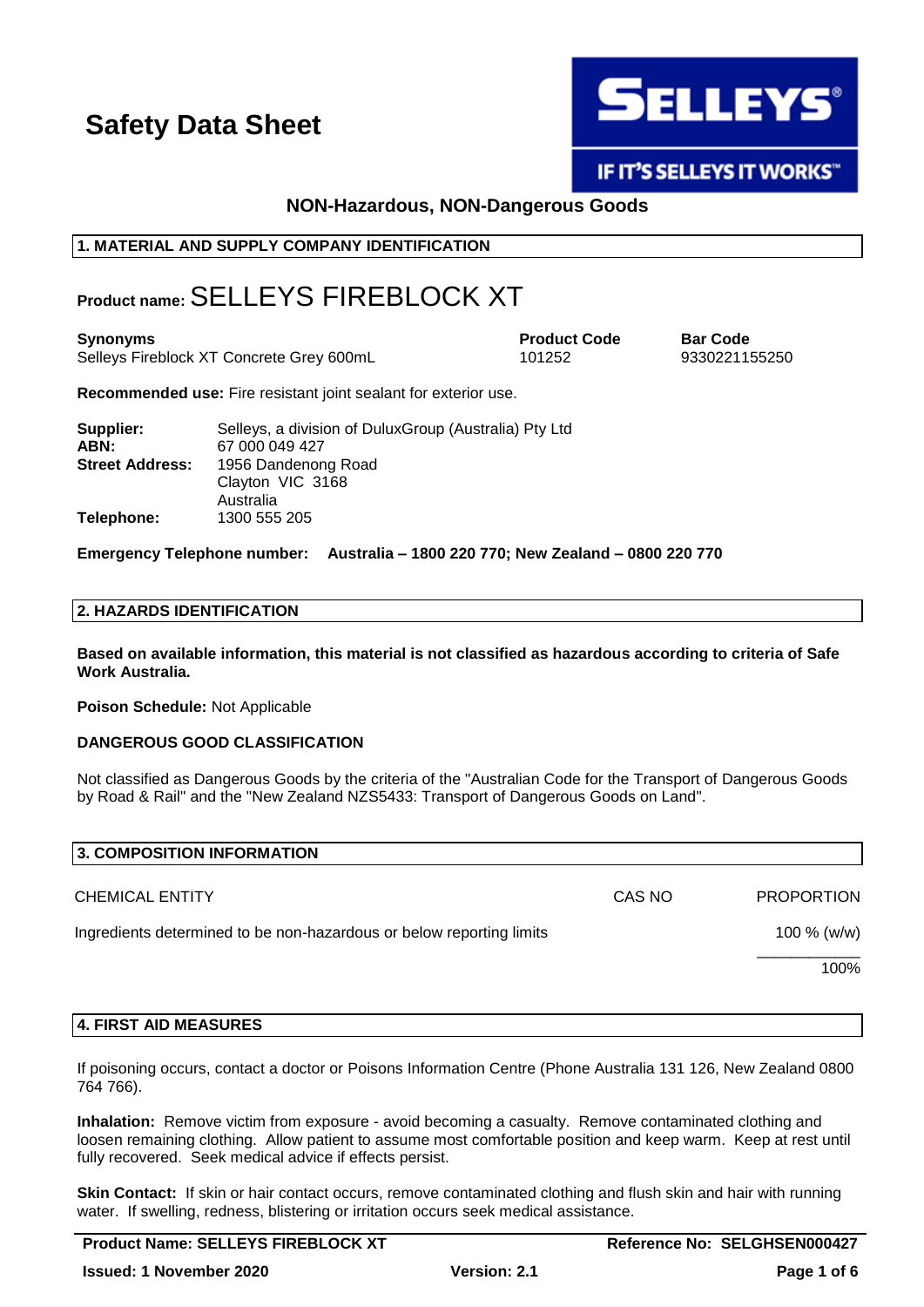

**Eye contact:** If in eyes wash out immediately with water. In all cases of eye contamination it is a sensible precaution to seek medical advice.

**Ingestion:** Rinse mouth with water. If swallowed, do NOT induce vomiting. Give a glass of water to drink. Never give anything by the mouth to an unconscious patient. If vomiting occurs give further water. Seek medical advice.

**PPE for First Aiders:** Wear safety shoes, overalls, gloves, safety glasses. Available information suggests that gloves made from nitrile rubber should be suitable for intermittent contact. However, due to variations in glove construction and local conditions, the user should make a final assessment. Always wash hands before smoking, eating, drinking or using the toilet. Wash contaminated clothing and other protective equipment before storing or re-using.

**Notes to physician:** Treat symptomatically.

### **5. FIRE FIGHTING MEASURES**

**Hazchem Code:** Not applicable.

**Suitable extinguishing media:** If material is involved in a fire use water fog (or if unavailable fine water spray), alcohol resistant foam, standard foam, dry agent (carbon dioxide, dry chemical powder).

**Specific hazards:** Combustible material.

**Fire fighting further advice:** On burning or decomposing may emit toxic fumes. Fire fighters to wear selfcontained breathing apparatus and suitable protective clothing if risk of exposure to vapour or products of combustion or decomposition.

### **6. ACCIDENTAL RELEASE MEASURES**

### **SMALL SPILLS**

Wear protective equipment to prevent skin and eye contamination. Avoid inhalation of vapours or dust. Wipe up with absorbent (clean rag or paper towels). Collect and seal in properly labelled containers or drums for disposal.

### **LARGE SPILLS**

Clear area of all unprotected personnel. Slippery when spilt. Avoid accidents, clean up immediately. Wear protective equipment to prevent skin and eye contamination and the inhalation of dust. Work up wind or increase ventilation. Cover with damp absorbent (inert material, sand or soil). Sweep or vacuum up, but avoid generating dust. Collect and seal in properly labelled containers or drums for disposal. If contamination of crops, sewers or waterways has occurred advise local emergency services.

### **Dangerous Goods - Initial Emergency Response Guide No:** Not applicable

## **7. HANDLING AND STORAGE**

**Handling:** Avoid eye contact and repeated or prolonged skin contact. Avoid inhalation of dust.

**Storage:** Store in a cool, dry, well-ventilated place and out of direct sunlight. Store away from foodstuffs. Store away from incompatible materials described in Section 10. Store away from sources of heat and/or ignition. Keep container standing upright. Keep containers closed when not in use - check regularly for spills.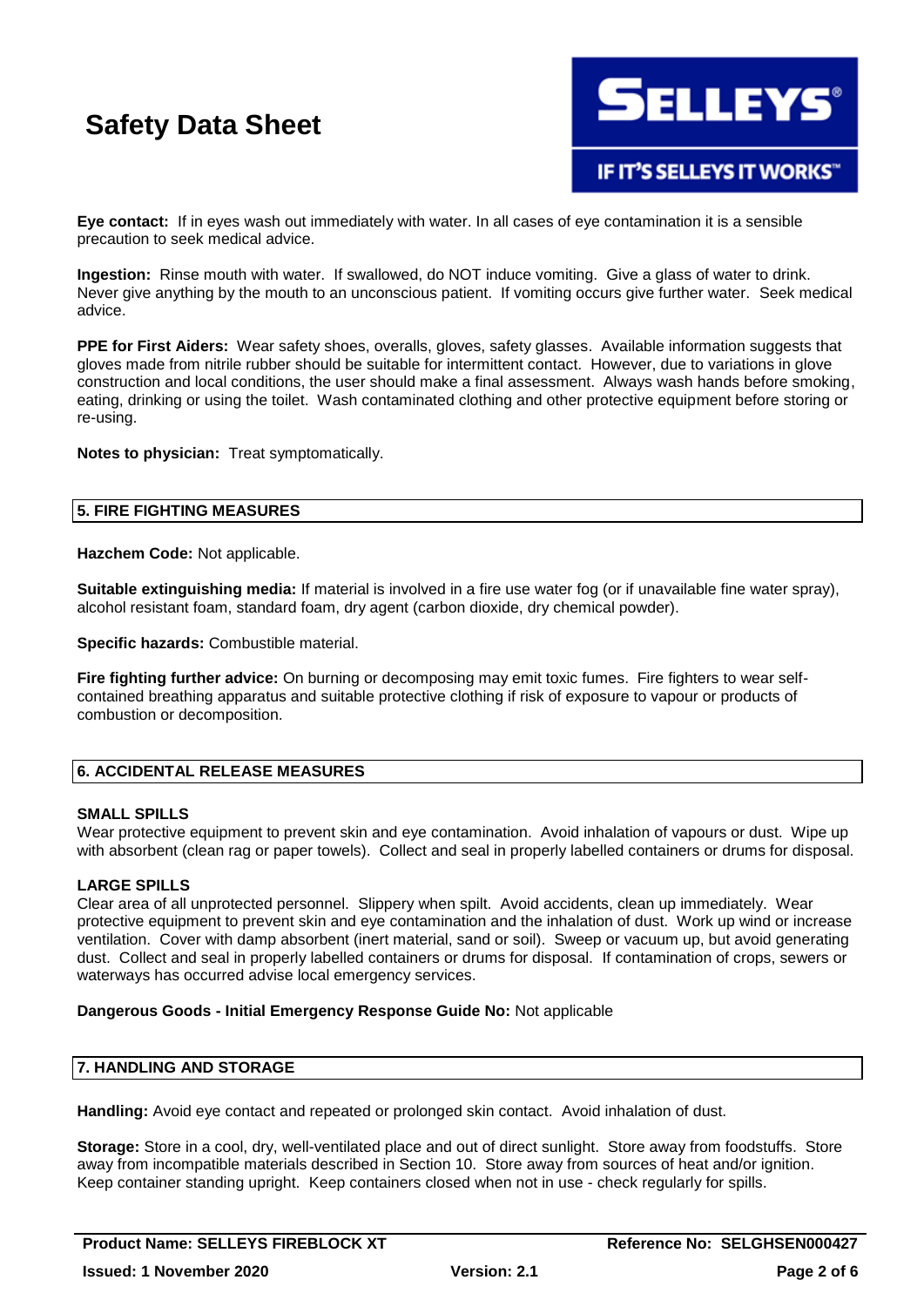**SELLEYS®** 

# **IF IT'S SELLEYS IT WORKS"**

### **8. EXPOSURE CONTROLS / PERSONAL PROTECTION**

**National occupational exposure limits:** No value assigned for this specific material by Safe Work Australia.

**Biological Limit Values:** As per the "National Model Regulations for the Control of Workplace Hazardous Substances (Safe Work Australia)" the ingredients in this material do not have a Biological Limit Allocated.

**Engineering Measures:** Natural ventilation should be adequate under normal use conditions.

**Personal Protection Equipment:** SAFETY SHOES, OVERALLS, GLOVES, SAFETY GLASSES.

Wear safety shoes, overalls, gloves, safety glasses. Available information suggests that gloves made from nitrile rubber should be suitable for intermittent contact. However, due to variations in glove construction and local conditions, the user should make a final assessment. Always wash hands before smoking, eating, drinking or using the toilet. Wash contaminated clothing and other protective equipment before storing or re-using.

**Hygiene measures:** Keep away from food, drink and animal feeding stuffs. When using do not eat, drink or smoke. Wash hands prior to eating, drinking or smoking. Avoid contact with clothing. Avoid eye contact and repeated or prolonged skin contact. Avoid inhalation of dust. Ensure that eyewash stations and safety showers are close to the workstation location.

### **9. PHYSICAL AND CHEMICAL PROPERTIES**

| Form:   | Paste          |
|---------|----------------|
| Colour: | Grev           |
| Odour:  | Characteristic |

| <b>Solubility:</b>                    | Insoluble in water             |
|---------------------------------------|--------------------------------|
| <b>Specific Gravity:</b>              | 1.47                           |
| Relative Vapour Density (air=1):      | >1                             |
| Vapour Pressure (20 °C):              | N Av                           |
| Flash Point (°C):                     | N App                          |
| Flammability Limits (%):              | N App                          |
| <b>Autoignition Temperature (°C):</b> | N Av                           |
| Melting Point/Range (°C):             | N Av                           |
| <b>Boiling Point/Range (°C):</b>      | N Av                           |
| pH:                                   | N Av                           |
| <b>Viscosity:</b>                     | >21 mm <sup>2</sup> /s @ 40 °C |
| Total VOC (g/Litre):                  | N Av                           |

(Typical values only - consult specification sheet)  $N Av = Not available, N App = Not applicable$ 

#### **10. STABILITY AND REACTIVITY**

**Chemical stability:** This material is thermally stable when stored and used as directed.

**Conditions to avoid:** Elevated temperatures and sources of ignition.

**Incompatible materials:** Oxidising agents.

**Hazardous decomposition products:** Oxides of carbon and nitrogen, smoke and other toxic fumes.

**Hazardous reactions:** No known hazardous reactions.

**Product Name: SELLEYS FIREBLOCK XT** Reference No: SELGHSEN000427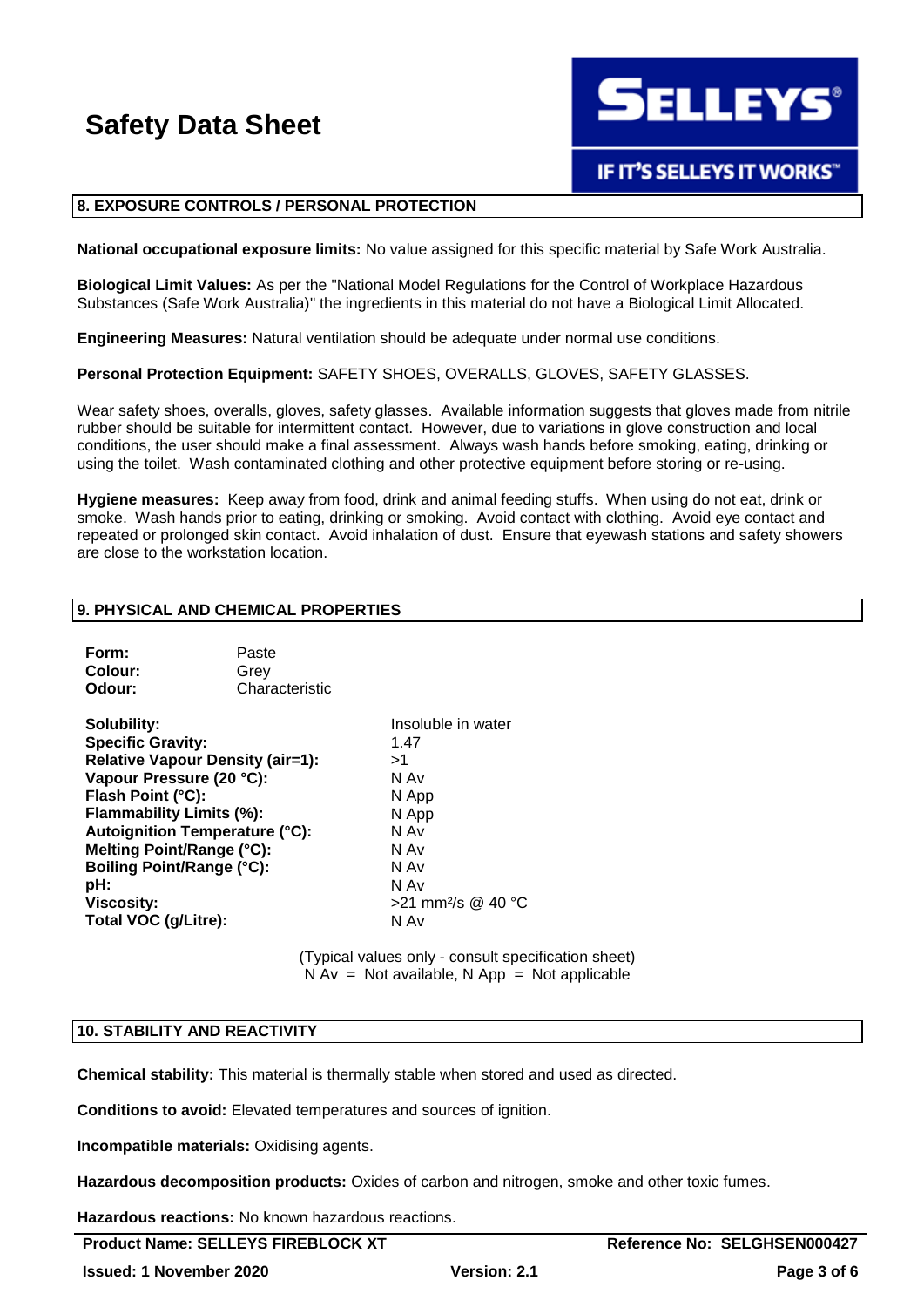

## **11. TOXICOLOGICAL INFORMATION**

No adverse health effects expected if the product is handled in accordance with this Safety Data Sheet and the product label. Symptoms or effects that may arise if the product is mishandled and overexposure occurs are:

### **Acute Effects**

**Inhalation:** Material may be an irritant to mucous membranes and respiratory tract.

**Skin contact:** Contact with skin may result in irritation.

**Ingestion:** Swallowing can result in nausea, vomiting and irritation of the gastrointestinal tract.

**Eye contact:** May be an eye irritant. Exposure to the dust may cause discomfort due to particulate nature. May cause physical irritation to the eyes.

### **Acute toxicity**

**Inhalation:** This material has been classified as non-hazardous. Acute toxicity estimate (based on ingredients):  $LC50 > 5$  mg/L

**Skin contact:** This material has been classified as non-hazardous. Acute toxicity estimate (based on ingredients): >2,000 mg/Kg bw

**Ingestion:** This material has been classified as non-hazardous. Acute toxicity estimate (based on ingredients): >2,000 mg/Kg bw

**Corrosion/Irritancy:** Eye: this material has been classified as not corrosive or irritating to eyes. Skin: this material has been classified as not corrosive or irritating to skin.

**Sensitisation:** Inhalation: this material has been classified as not a respiratory sensitiser. Skin: this material has been classified as not a skin sensitiser.

**Aspiration hazard:** This material has been classified as non-hazardous.

**Specific target organ toxicity (single exposure):** This material has been classified as non-hazardous.

### **Chronic Toxicity**

**Mutagenicity:** This material has been classified as non-hazardous.

**Carcinogenicity:** This material has been classified as non-hazardous.

**Reproductive toxicity (including via lactation):** This material has been classified as non-hazardous.

**Specific target organ toxicity (repeat exposure):** This material has been classified as non-hazardous.

### **12. ECOLOGICAL INFORMATION**

Avoid contaminating waterways.

**Acute aquatic hazard:** This material has been classified as non-hazardous. Acute toxicity estimate (based on ingredients): >100 mg/L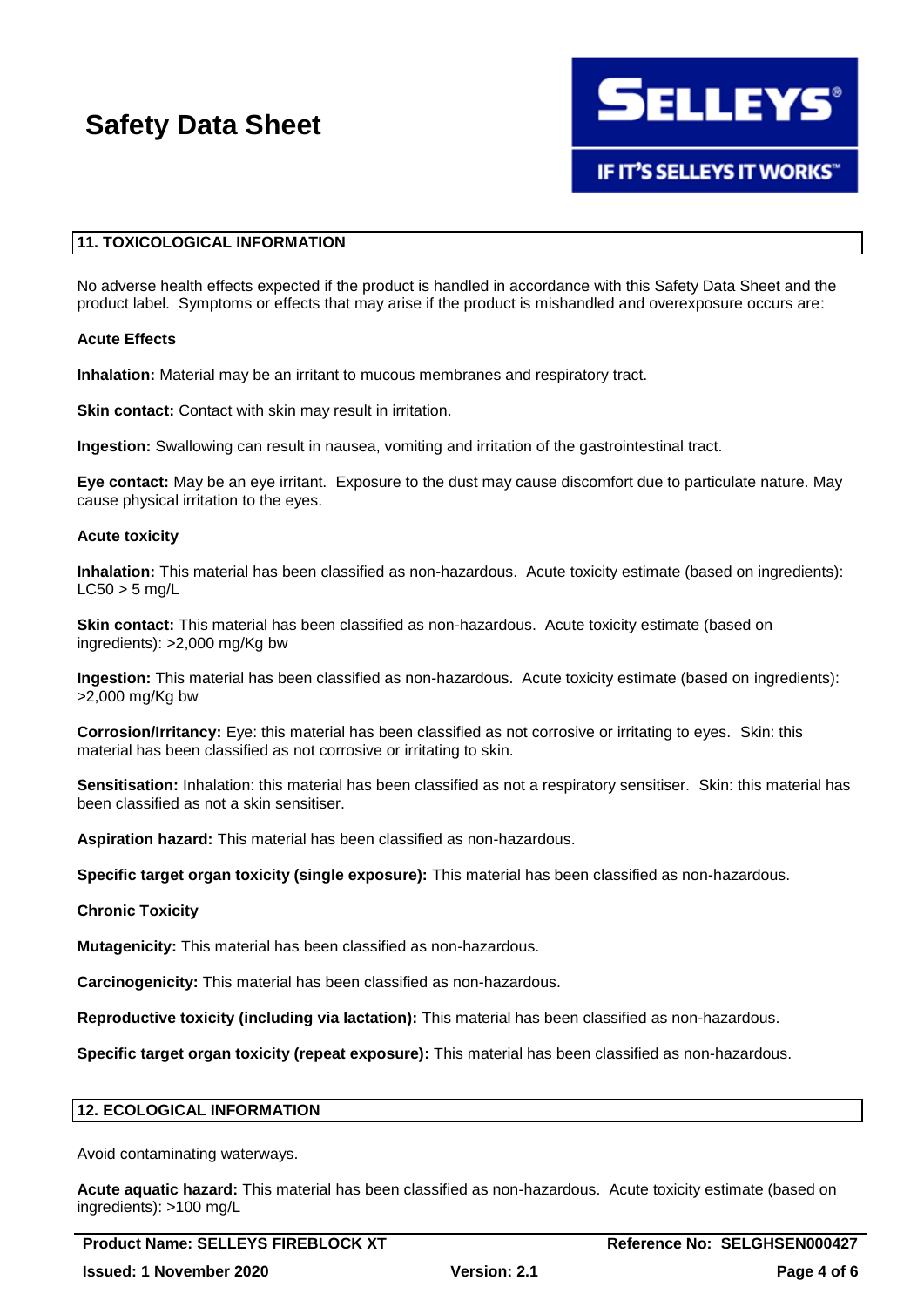

**IF IT'S SELLEYS IT WORKS"** 

**Long-term aquatic hazard:** This material has been classified as non-hazardous. Non-rapidly or rapidly degradable substance for which there are adequate chronic toxicity data available OR in the absence of chronic toxicity data, Acute toxicity estimate (based on ingredients): >100 mg/L, where the substance is not rapidly degradable and/or BCF  $<$  500 and/or log  $K_{ow}$  < 4.

**Ecotoxicity:** No information available.

**Persistence and degradability:** No information available.

**Bioaccumulative potential:** No information available.

**Mobility:** No information available.

### **13. DISPOSAL CONSIDERATIONS**

Persons conducting disposal, recycling or reclamation activities should ensure that appropriate personal protection equipment is used, see "Section 8. Exposure Controls and Personal Protection" of this SDS.

If possible material and its container should be recycled. If material or container cannot be recycled, dispose in accordance with local, regional, national and international Regulations.

### **14. TRANSPORT INFORMATION**

### **ROAD AND RAIL TRANSPORT**

Not classified as Dangerous Goods by the criteria of the "Australian Code for the Transport of Dangerous Goods by Road & Rail" and the "New Zealand NZS5433: Transport of Dangerous Goods on Land".

### **MARINE TRANSPORT**

Not classified as Dangerous Goods by the criteria of the International Maritime Dangerous Goods Code (IMDG Code) for transport by sea.

### **AIR TRANSPORT**

Not classified as Dangerous Goods by the criteria of the International Air Transport Association (IATA) Dangerous Goods Regulations for transport by air.

# **15. REGULATORY INFORMATION**

### **This material is not subject to the following international agreements:**

Montreal Protocol (Ozone depleting substances) The Stockholm Convention (Persistent Organic Pollutants) The Rotterdam Convention (Prior Informed Consent) Basel Convention (Hazardous Waste) International Convention for the Prevention of Pollution from Ships (MARPOL)

### **This material/constituent(s) is covered by the following requirements:**

• All components of this product are listed on or exempt from the Australian Inventory of Industrial Chemicals (AIIC).

• All components of this product are listed on or exempt from the New Zealand Inventory of Chemical (NZIoC).

**HSNO Group Standard:** HSR002670 - Surface Coatings and Colourants (Subsidiary Hazard) Group Standard